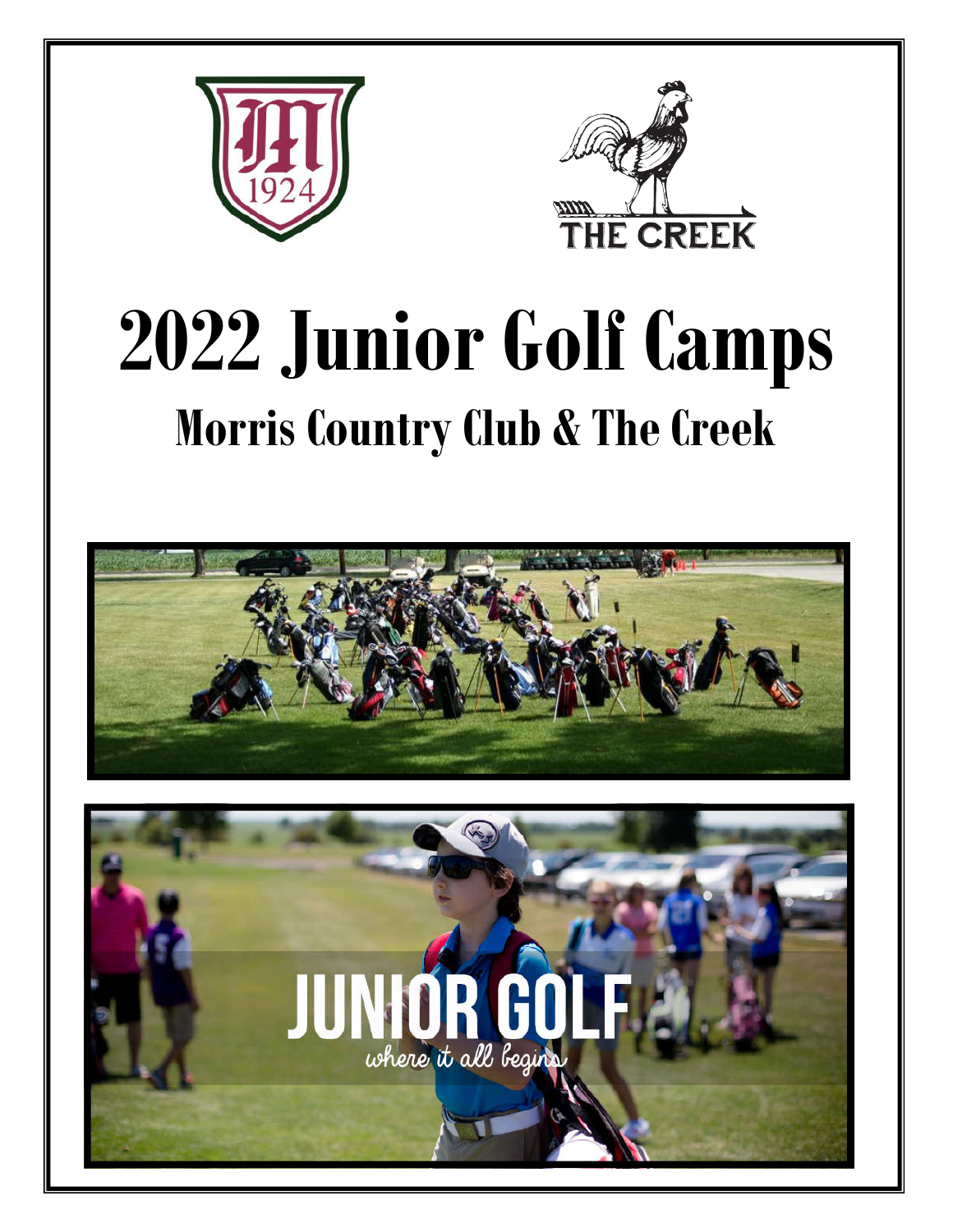## **2022 Junior Golf Camps at Morris Country Club & The Creek**

*Marty Hetelle—Head Golf Professional* 

**JUNE WEEK CAMP (7-14 year olds—June 28-July 1)(Entry Deadline: June 20 \$ 89 10-14 year olds Tuesday - Friday** - **June 28-July 1 (8:30-10:00am) Limit 30 per** 

**7-9 year olds Tuesday—Friday - June 28-July 1 (10:30-12pm) Limit 30 per**

This camp is great fun for **children ages 7-14.**

 Instruction is given on short game (putting, chipping, pitching) long game (irons & woods), etiquette and golf basics. Campers will earn a daily prize and daily refreshments are served.

**"MINIONS" CAMP (5-6 year olds—June 28, 29, 30) Entry Deadline: June 20 / Limit 24 \$ 69 Tuesday – Thursday**: **June 28, 29, 30** (12:30-1:30) Great three day camp for the "little ones". **5-6 year olds** learn golf's basics. A camp designed for FUN – taught on a level perfect for this age!

## **FUN-DAMENTALS (9-14 year olds) Limit 24 \$ 79 Meets Mondays – July 8, July 15, 22, 29** (8:30-10am)

 Stresses proper fundamentals and on course strategies to children who have been through our weeklong camps – a continuing education opportunity**.** This camp is for skill building and fundamentals. Camp held at Morris Country Club. This camp is taught by college golfers & accomplished high school players who have been through our camps. **Prerequisite: Children who have been through our camps 2+ yrs, ages 9+.** 

**HIGH SCHOOL CLINIC (For players entering 8th-12th grades) \$ 240 Clinics meet on Tuesday afternoons 4pm-6pm (July 26, 27, / August 2, 3)**

 **This camp will meet at the practice putting green at The Creek (Nettle Creek)**  *The clinics will be hosted by Head Golf Professional Marty Hetelle \*Clinic sessions are \$75 per day or \$300 for all 5 sessions*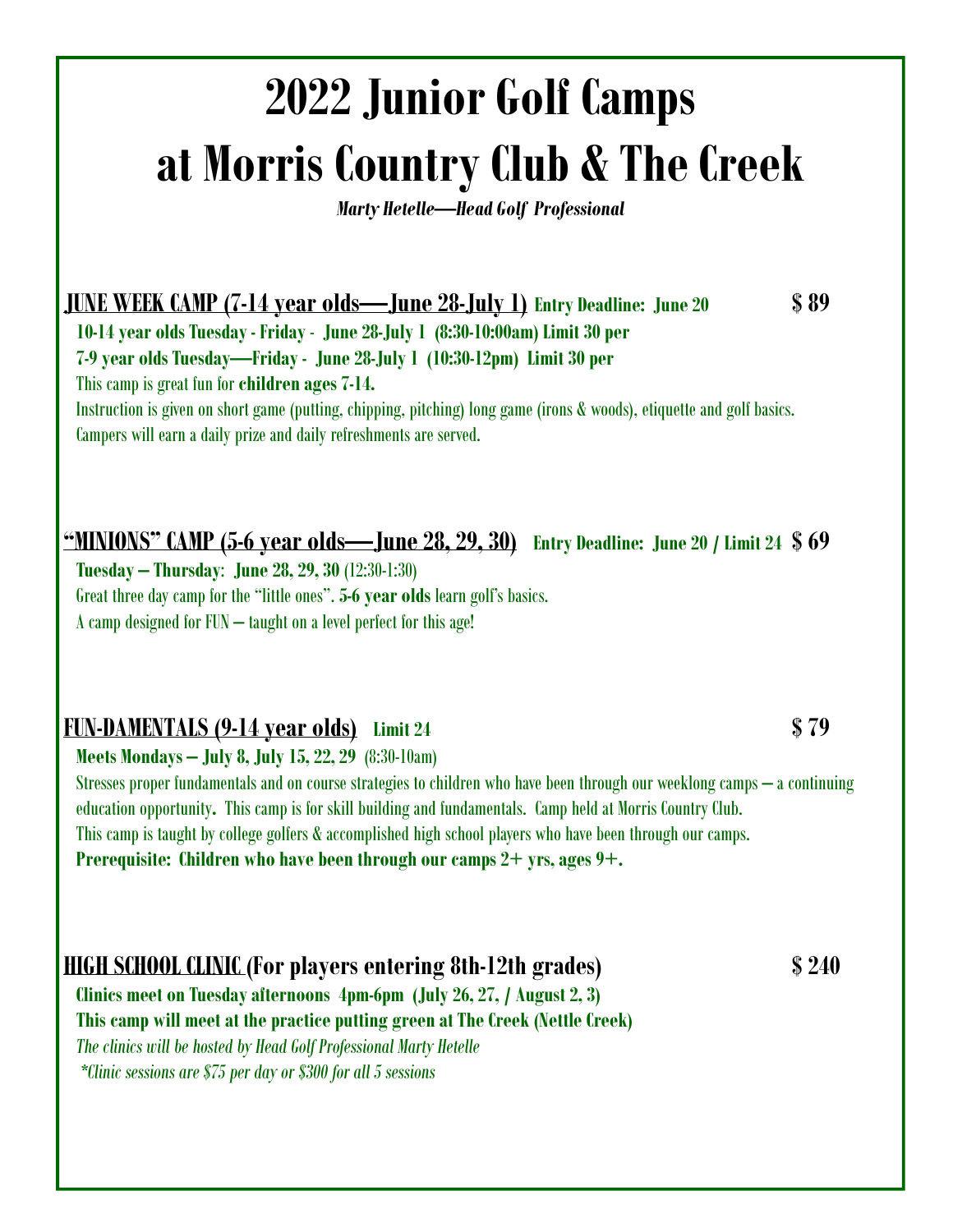|                                                                                                                                                           | 2022                                                                                                                 |                                               |  |
|-----------------------------------------------------------------------------------------------------------------------------------------------------------|----------------------------------------------------------------------------------------------------------------------|-----------------------------------------------|--|
|                                                                                                                                                           | <b>Camp Registration</b>                                                                                             |                                               |  |
|                                                                                                                                                           | $\boxtimes$ Please Register us for the following camps                                                               |                                               |  |
| _____June Week Camp (10-14yrs) \$89 ____________June Week Camp (7-9yrs) \$89<br>Minion Camp \$69 ____Monday Fundamentals \$79 ___High School Clinic \$240 |                                                                                                                      |                                               |  |
|                                                                                                                                                           |                                                                                                                      |                                               |  |
|                                                                                                                                                           |                                                                                                                      |                                               |  |
|                                                                                                                                                           |                                                                                                                      |                                               |  |
|                                                                                                                                                           |                                                                                                                      |                                               |  |
|                                                                                                                                                           |                                                                                                                      |                                               |  |
|                                                                                                                                                           |                                                                                                                      |                                               |  |
| Evening Phone                                                                                                                                             |                                                                                                                      |                                               |  |
|                                                                                                                                                           | If signed up for June Week Camp and Minions Camp:<br><b>Please circle T-shirt Size</b>                               |                                               |  |
| <b>Youth Small</b>                                                                                                                                        | <b>Youth Medium</b>                                                                                                  | <b>Youth Large</b>                            |  |
| <b>Adult Small</b>                                                                                                                                        | <b>Adult Medium</b>                                                                                                  | <b>Adult Large</b>                            |  |
| Amount Enclosed \$                                                                                                                                        |                                                                                                                      | (total from registration choices above)       |  |
| <b>Return this page with payment</b>                                                                                                                      | <b>Full Payment is required to process your registration</b><br><b>Please make all payments out to Marty Hetelle</b> | All camps are limited in size - sign up early |  |
|                                                                                                                                                           | <b>Morris Country Club</b>                                                                                           |                                               |  |
|                                                                                                                                                           | <b>2615 W Route 6</b>                                                                                                |                                               |  |
|                                                                                                                                                           | <b>Morris, IL 60450</b>                                                                                              |                                               |  |